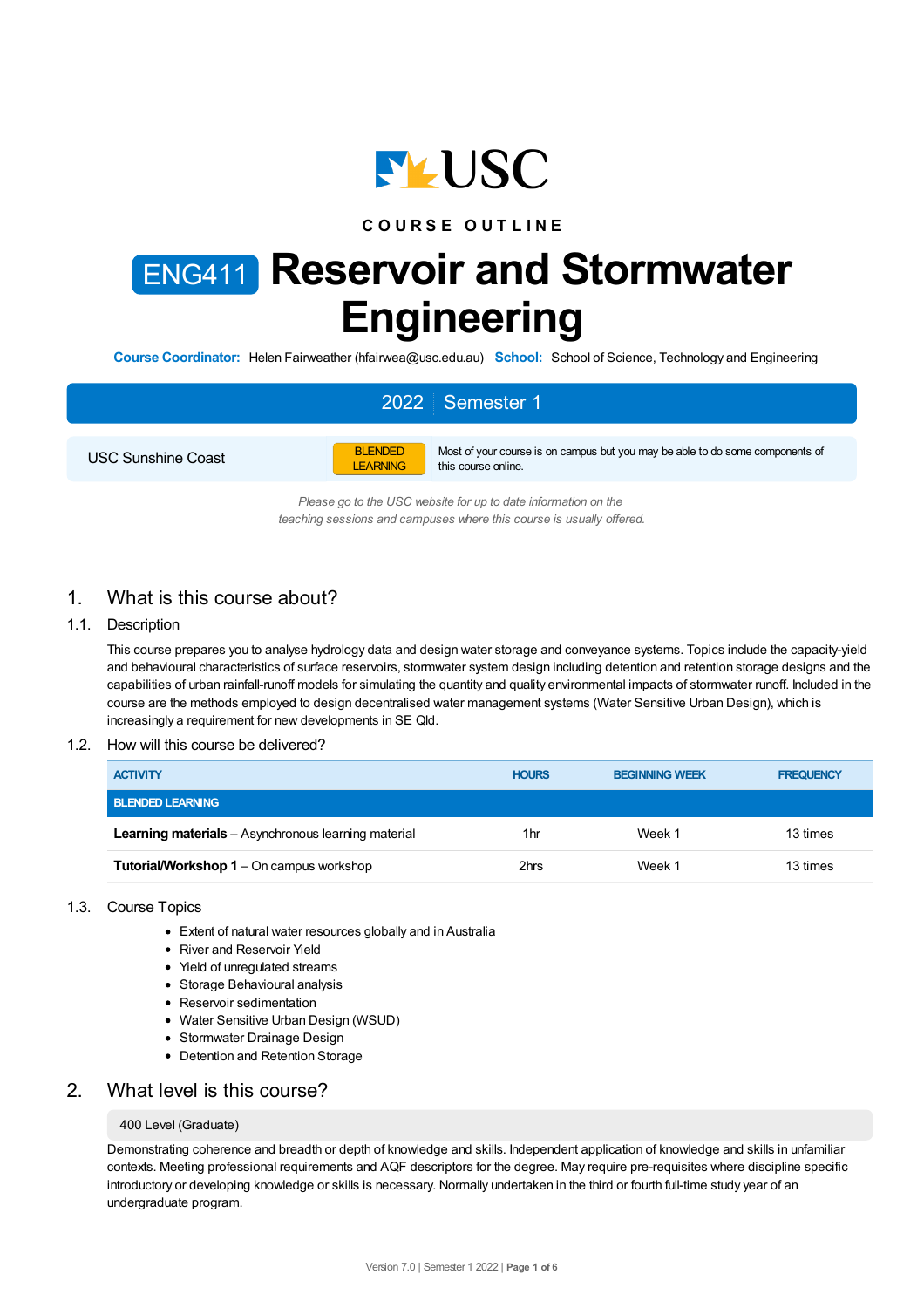# 3. What is the unit value of this course?

12 units

# 4. How does this course contribute to my learning?

|                   | <b>COURSE LEARNING OUTCOMES</b>                                                                                                                                                                               | <b>GRADUATE QUALITIES MAPPING</b>                                      | PROFESSIONAL STANDARD MAPPING                                                                                                                                                                                                                                                                                                                       |
|-------------------|---------------------------------------------------------------------------------------------------------------------------------------------------------------------------------------------------------------|------------------------------------------------------------------------|-----------------------------------------------------------------------------------------------------------------------------------------------------------------------------------------------------------------------------------------------------------------------------------------------------------------------------------------------------|
|                   | On successful completion of this course, you<br>should be able to                                                                                                                                             | Completing these tasks successfully will<br>contribute to you becoming | <b>Engineers Australia</b>                                                                                                                                                                                                                                                                                                                          |
|                   | Assess, manage, and design water<br>resources in the context of sustainable<br>development                                                                                                                    | Sustainability-focussed                                                | 1.3 - In-depth understanding of specialist<br>bodies of knowledge within the<br>engineering discipline.<br>1.6 - Understanding of the scope,<br>principles, norms, accountabilities and<br>bounds of sustainable engineering<br>practice in the specific discipline.<br>2.2 - Fluent application of engineering<br>techniques, tools and resources. |
|                   | Demonstrate understanding of<br>engineering and technological<br>processes by accessing information<br>relevant to managing and utilising water<br>resources.                                                 | Knowledgeable                                                          | 1.4 - Discernment of knowledge<br>development and research directions<br>within the engineering discipline.<br>1.6 - Understanding of the scope,<br>principles, norms, accountabilities and<br>bounds of sustainable engineering<br>practice in the specific discipline.                                                                            |
| $\left( 3\right)$ | Use critical thinking to analyse the<br>impact and implications of engineering<br>issues in the context of sustainable and<br>ethical management of water resources.                                          | Creative and critical thinker<br>Ethical<br>Sustainability-focussed    | 1.6 - Understanding of the scope,<br>principles, norms, accountabilities and<br>bounds of sustainable engineering<br>practice in the specific discipline.<br>3.1 - Ethical conduct and professional<br>accountability.<br>3.4 - Professional use and management<br>of information.                                                                  |
|                   | Identify how managing water resources<br>may be influenced by socio-economic,<br>cultural, organisational and political<br>factors and requires critical engagement<br>with the latest research and practice. | Creative and critical thinker<br>Ethical<br>Sustainability-focussed    | 1.3 - In-depth understanding of specialist<br>bodies of knowledge within the<br>engineering discipline.<br>3.1 - Ethical conduct and professional<br>accountability.<br>3.4 - Professional use and management<br>of information.                                                                                                                    |
| (5)               | Identify current issues affecting<br>managing water resources                                                                                                                                                 | Knowledgeable<br>Sustainability-focussed                               | 1.4 - Discernment of knowledge<br>development and research directions<br>within the engineering discipline.<br>1.5 - Knowledge of engineering design<br>practice and contextual factors impacting<br>the engineering discipline.                                                                                                                    |
| $6 \,$            | Demonstrate understanding by<br>explaining the processes used to<br>manage surface water resources                                                                                                            | Knowledgeable<br>Empowered                                             | 1.3 - In-depth understanding of specialist<br>bodies of knowledge within the<br>engineering discipline.<br>2.2 - Fluent application of engineering<br>techniques, tools and resources.                                                                                                                                                              |

# 5. Am Ieligible to enrol in this course?

Refer to the USC [Glossary](https://www.usc.edu.au/about/policies-and-procedures/glossary-of-terms-for-policy-and-procedures) of terms for definitions of "pre-requisites, co-requisites and anti-requisites".

## 5.1. Pre-requisites

(MTH202 or MTH104) and (ENS314 or ENG330 or CIV330)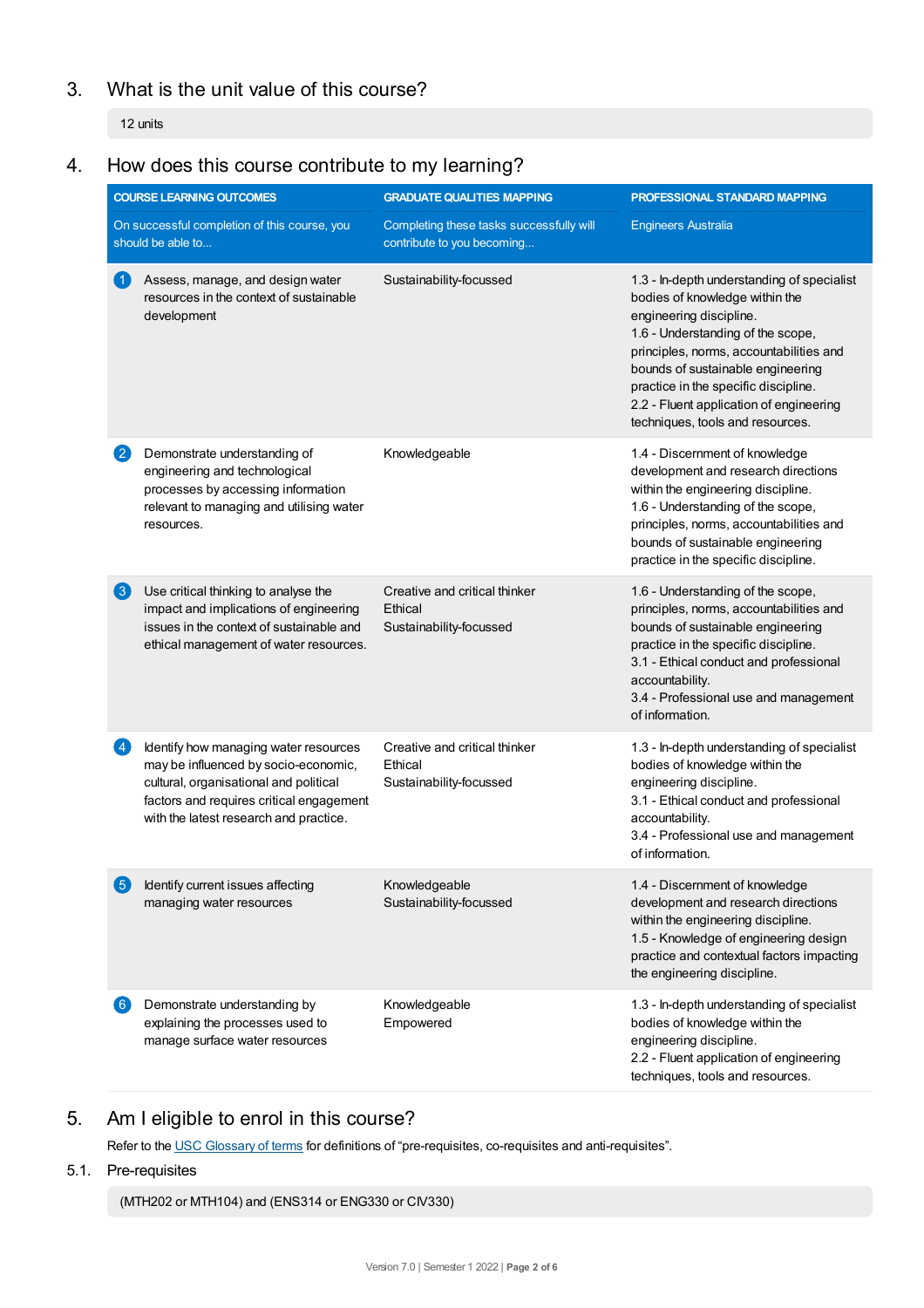## 5.2. Co-requisites

Not applicable

## 5.3. Anti-requisites

Not applicable

5.4. Specific assumed prior knowledge and skills (where applicable)

Not applicable

# 6. How am Igoing to be assessed?

6.1. Grading Scale

Standard Grading (GRD)

High Distinction (HD), Distinction (DN), Credit (CR), Pass (PS), Fail (FL).

## 6.2. Details of early feedback on progress

In week 4 the first quiz will test your knowledge of the material covered in the first three weeks of the course. A practice quiz will be provided in week 3.

## 6.3. Assessment tasks

| <b>DELIVERY</b><br><b>MODE</b> | <b>TASK</b><br>NO. | <b>ASSESSMENT</b><br><b>PRODUCT</b> | <b>INDIVIDUAL</b><br><b>OR GROUP</b> | <b>WEIGHTING</b><br>$\frac{9}{6}$ | <b>WHAT IS THE</b><br><b>DURATION /</b><br>LENGTH?                                                                                                             | <b>WHEN SHOULD I</b><br><b>SUBMIT?</b> | <b>WHERE SHOULD I</b><br><b>SUBMIT IT?</b>               |
|--------------------------------|--------------------|-------------------------------------|--------------------------------------|-----------------------------------|----------------------------------------------------------------------------------------------------------------------------------------------------------------|----------------------------------------|----------------------------------------------------------|
| All                            | $\mathbf{1}$       | Quiz/zes                            | Individual                           | 20%                               | Two $\times 60$<br>minute<br>quizzes                                                                                                                           | Refer to Format                        | Online Test (Quiz)                                       |
| All                            | $\overline{2}$     | <b>Written Piece</b>                | Individual                           | 40%                               | 6 x A4 pages<br>including<br>graphs, tables<br>and<br>explanation.                                                                                             | Week 9                                 | Online Assignment<br>Submission with<br>plagiarism check |
| All                            | 3                  | Oral and Written<br>Piece           | Group                                | 40%                               | 6xA4 pages<br>including<br>design<br>specification,<br>calculations<br>$(30\%)$ and<br>explanation<br>(group) and<br>individual<br>presentations<br>$(10\%)$ . | Week 12                                | Online Assignment<br>Submission with<br>plagiarism check |

## **All - Assessment Task 1:** Two on-line quizzes

| <b>GOAL:</b>     | Demonstrate your understanding of the material covered.                                                                                                                                           |                                     |  |  |  |
|------------------|---------------------------------------------------------------------------------------------------------------------------------------------------------------------------------------------------|-------------------------------------|--|--|--|
| <b>PRODUCT:</b>  | Quiz/zes                                                                                                                                                                                          |                                     |  |  |  |
| <b>FORMAT:</b>   | Multiple-choice quizzes completed at home for each of two quizzes, which will be open for a total of 60 minutes at an<br>agreed time in Weeks 4 & 7. Practice questions will be provided in Wk 3. |                                     |  |  |  |
| <b>CRITERIA:</b> | No.                                                                                                                                                                                               | <b>Learning Outcome</b><br>assessed |  |  |  |
|                  | Demonstration of your depth of understanding of the material covered.                                                                                                                             | 236                                 |  |  |  |
|                  |                                                                                                                                                                                                   |                                     |  |  |  |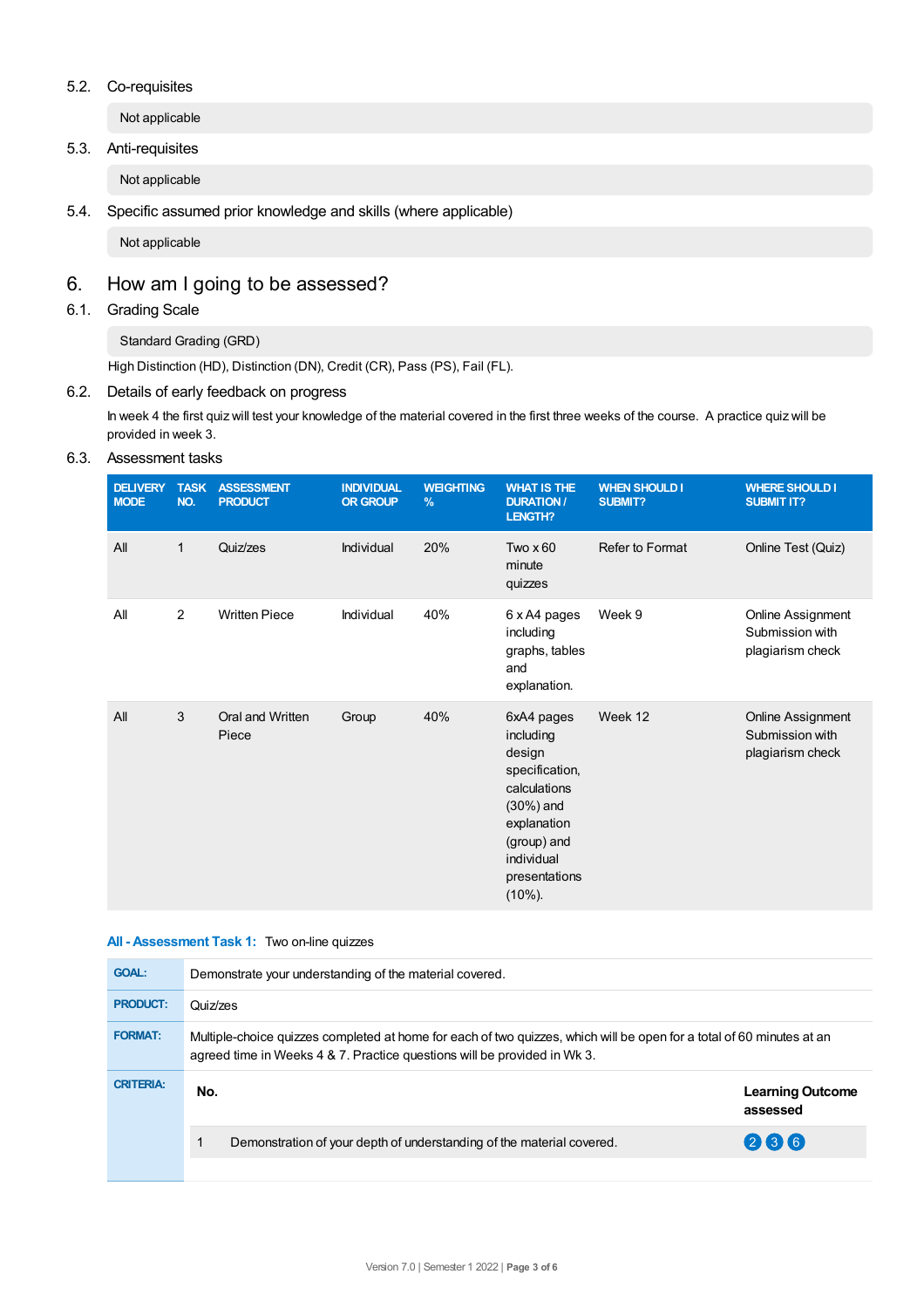**All - Assessment Task 2:** River and Reservoir Report and Analysis Tool

| <b>GOAL:</b>     | The goal of this task is to analyse the impact and implications of engineering issues in the context of sustainable and<br>ethical management of water resources.                                                                                                                                                                                                                                                                                   |                                                                                                                                       |                                     |  |  |  |  |
|------------------|-----------------------------------------------------------------------------------------------------------------------------------------------------------------------------------------------------------------------------------------------------------------------------------------------------------------------------------------------------------------------------------------------------------------------------------------------------|---------------------------------------------------------------------------------------------------------------------------------------|-------------------------------------|--|--|--|--|
| <b>PRODUCT:</b>  |                                                                                                                                                                                                                                                                                                                                                                                                                                                     | <b>Written Piece</b>                                                                                                                  |                                     |  |  |  |  |
| <b>FORMAT:</b>   | In this assessment task you will design or analyse stormwater infrastructure in the context of sustainably and ethically<br>managing water resources. A report and spreadsheet library of analyses methods (or appropriate software) and a<br>professional engineering report with appropriate headings, graphs, tables and explanations, showing all the steps for the<br>final design/analysis. The maximum length of the report is 6 x A4 pages. |                                                                                                                                       |                                     |  |  |  |  |
| <b>CRITERIA:</b> | No.                                                                                                                                                                                                                                                                                                                                                                                                                                                 |                                                                                                                                       | <b>Learning Outcome</b><br>assessed |  |  |  |  |
|                  | 1                                                                                                                                                                                                                                                                                                                                                                                                                                                   | Identification of how managing water resources may be influenced by socio-economic,<br>cultural, organisational and political factors | $(1)$ (5)                           |  |  |  |  |
|                  | $\overline{2}$                                                                                                                                                                                                                                                                                                                                                                                                                                      | Identification of current issues affecting managing stormwater                                                                        | $\overline{A}$                      |  |  |  |  |
|                  | 3                                                                                                                                                                                                                                                                                                                                                                                                                                                   | Data collection and quality assurance                                                                                                 | $\mathbf{Q}$                        |  |  |  |  |
|                  | 4                                                                                                                                                                                                                                                                                                                                                                                                                                                   | Analysis and interpretation                                                                                                           | 26                                  |  |  |  |  |
|                  | 5                                                                                                                                                                                                                                                                                                                                                                                                                                                   | Communication of concepts in a report format                                                                                          | 6                                   |  |  |  |  |

#### **All - Assessment Task 3:** Water storage analysis and design

| <b>GOAL:</b>     | Implement a solution to a water storage problem.                                                                                                                     |                                                                                                                              |                                     |  |  |
|------------------|----------------------------------------------------------------------------------------------------------------------------------------------------------------------|------------------------------------------------------------------------------------------------------------------------------|-------------------------------------|--|--|
| <b>PRODUCT:</b>  | Oral and Written Piece                                                                                                                                               |                                                                                                                              |                                     |  |  |
| <b>FORMAT:</b>   | An engineering design specification report to a standard expected in professional practice (group) and individual<br>presentations on your input into the assignment |                                                                                                                              |                                     |  |  |
| <b>CRITERIA:</b> | No.                                                                                                                                                                  |                                                                                                                              | <b>Learning Outcome</b><br>assessed |  |  |
|                  |                                                                                                                                                                      | Demonstrated understanding and application of engineering and technological processes<br>applied to water storage challenges | 036                                 |  |  |
|                  | 2                                                                                                                                                                    | Analysis of data and information                                                                                             | $(1)$ $(2)$                         |  |  |

# 7. Directed study hours

A 12-unit course will have total of 150 learning hours which will include directed study hours (including online if required), self-directed learning and completion of assessable tasks. Directed study hours may vary by location. Student workload is calculated at 12.5 learning hours per one unit.

## 7.1. Schedule

| <b>PERIOD AND TOPIC</b>                       | <b>ACTIVITIES</b>                                                                                                                                        |
|-----------------------------------------------|----------------------------------------------------------------------------------------------------------------------------------------------------------|
| PART 1: Reservoir Engineering: Weeks 1 to 5   | Learning material and workshops on catchment and reservoir yield<br>concepts, sizing storages and sedimentation                                          |
| PART 2: Stormwater engineering: weeks 6 to 13 | Learning material and workshops on stormwater drainage design,<br>detention and retention storages and implementation of Water<br>Sensitive Urban Design |

## 8. What resources do I need to undertake this course?

Please note: Course information, including specific information of recommended readings, learning activities, resources, weekly readings, etc. are available on the course Canvas site– Please log in as soon as possible.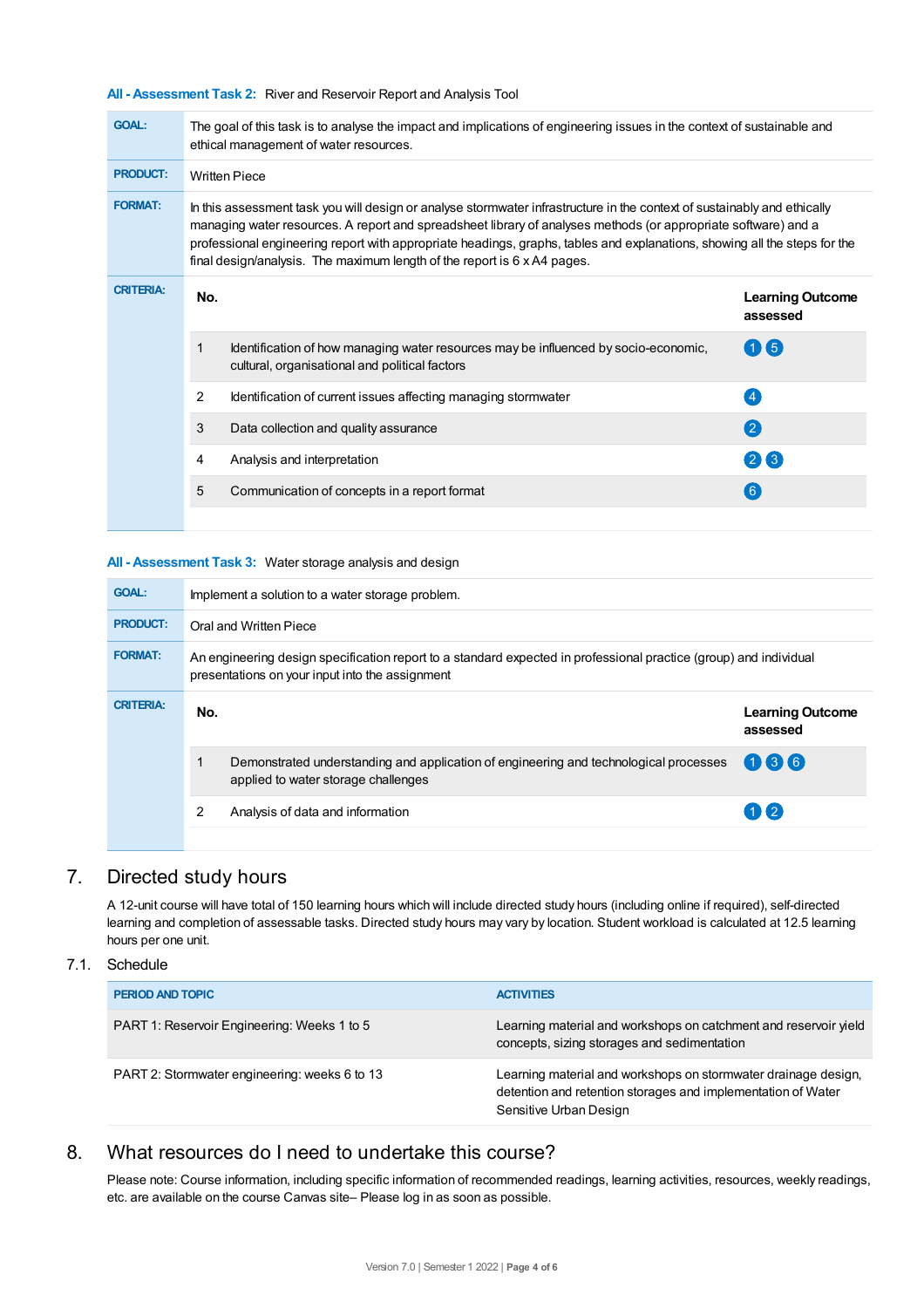## 8.1. Prescribed text(s) or course reader

Please note that you need to have regular access to the resource(s) listed below. Resources may be required or recommended.

| <b>REQUIRED?</b> | <b>AUTHOR</b>                                      | <b>YEAR</b> | <b>TITLE</b>                                                | <b>EDITION</b> | <b>PUBLISHER</b>                                                 |
|------------------|----------------------------------------------------|-------------|-------------------------------------------------------------|----------------|------------------------------------------------------------------|
| Recommended      | Arque, J.R                                         | 1999        | Source Control - Stormwater Management<br>Design Procedures | n/a            | Urban Water Resource<br>Centre, University of<br>South Australia |
| Recommended      | T. A. McMahon.R. G.<br>Mein                        | 1986        | River and Reservoir Yield                                   | n/a            | <b>Water Resources</b><br>Publications, LLC                      |
| Recommended      | Stephan J. Nix                                     | 1994        | Urban Stormwater Modeling and<br>Simulation                 | n/a            | <b>CRC</b> Press                                                 |
| Recommended      | Institute of Public Works<br>Engineering Australia | 2017        | Queensland Urban Drainage Manual                            | fourth         | <b>IPWEAQ</b>                                                    |

#### 8.2. Specific requirements

Not applicable

## 9. How are risks managed in this course?

Health and safety risks for this course have been assessed as low. It is your responsibility to review course material, search online, discuss with lecturers and peers and understand the health and safety risks associated with your specific course of study and to familiarise yourself with the University's general health and safety principles by reviewing the online [induction](https://online.usc.edu.au/webapps/blackboard/content/listContentEditable.jsp?content_id=_632657_1&course_id=_14432_1) training for students, and following the instructions of the University staff.

## 10. What administrative information is relevant to this course?

## 10.1. Assessment: Academic Integrity

Academic integrity is the ethical standard of university participation. It ensures that students graduate as a result of proving they are competent in their discipline. This is integral in maintaining the value of academic qualifications. Each industry has expectations and standards of the skills and knowledge within that discipline and these are reflected in assessment.

Academic integrity means that you do not engage in any activity that is considered to be academic fraud; including plagiarism, collusion or outsourcing any part of any assessment item to any other person. You are expected to be honest and ethical by completing all work yourself and indicating in your work which ideas and information were developed by you and which were taken from others. You cannot provide your assessment work to others.You are also expected to provide evidence of wide and critical reading, usually by using appropriate academic references.

In order to minimise incidents of academic fraud, this course may require that some of its assessment tasks, when submitted to Canvas, are electronically checked through Turnitin. This software allows for text comparisons to be made between your submitted assessment item and all other work to which Turnitin has access.

#### 10.2. Assessment: Additional Requirements

Eligibility for Supplementary Assessment

Your eligibility for supplementary assessment in a course is dependent of the following conditions applying:

The final mark is in the percentage range 47% to 49.4% The course is graded using the Standard Grading scale You have not failed an assessment task in the course due to academic misconduct

#### 10.3. Assessment: Submission penalties

Late submission of assessment tasks may be penalised at the following maximum rate:

- 5% (of the assessment task's identified value) per day for the first two days from the date identified as the due date for the assessment task.

- 10% (of the assessment task's identified value) for the third day - 20% (of the assessment task's identified value) for the fourth day and subsequent days up to and including seven days from the date identified as the due date for the assessment task.

- A result of zero is awarded for an assessment task submitted after seven days from the date identified as the due date for the assessment task. Weekdays and weekends are included in the calculation of days late. To request an extension you must contact your course coordinator to negotiate an outcome.